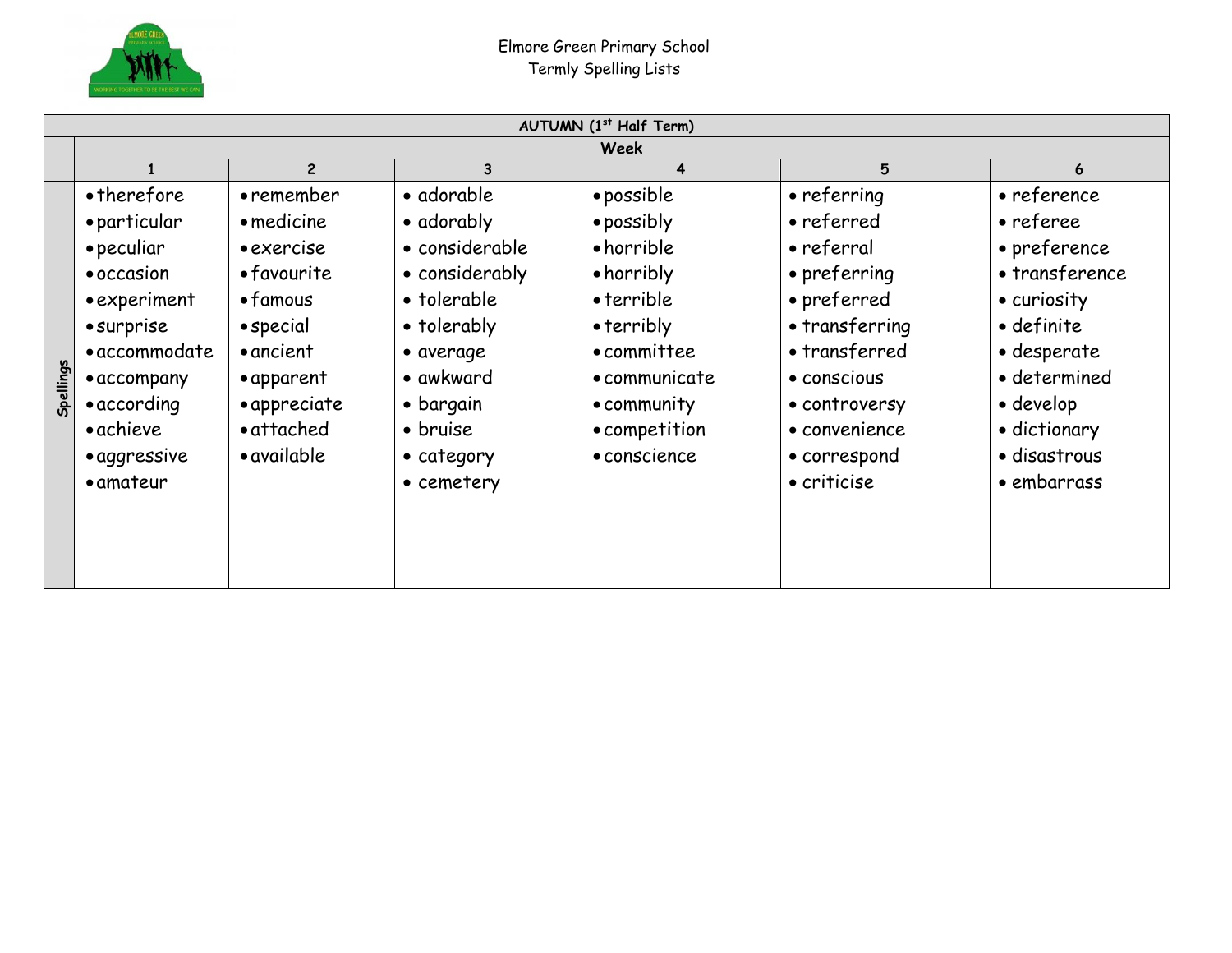

|           | AUTUMN (2 <sup>nd</sup> Half Term)                                                                                                                                                      |                                                                                                                                                                                               |                                                                                                                                                                                                                 |                                                                                                                                                                                                                                                                                                           |                                                                                                                                                                                            |                                                                                                                                                                              |  |
|-----------|-----------------------------------------------------------------------------------------------------------------------------------------------------------------------------------------|-----------------------------------------------------------------------------------------------------------------------------------------------------------------------------------------------|-----------------------------------------------------------------------------------------------------------------------------------------------------------------------------------------------------------------|-----------------------------------------------------------------------------------------------------------------------------------------------------------------------------------------------------------------------------------------------------------------------------------------------------------|--------------------------------------------------------------------------------------------------------------------------------------------------------------------------------------------|------------------------------------------------------------------------------------------------------------------------------------------------------------------------------|--|
|           | Week                                                                                                                                                                                    |                                                                                                                                                                                               |                                                                                                                                                                                                                 |                                                                                                                                                                                                                                                                                                           |                                                                                                                                                                                            |                                                                                                                                                                              |  |
|           |                                                                                                                                                                                         | $\overline{2}$                                                                                                                                                                                | 3                                                                                                                                                                                                               | 4                                                                                                                                                                                                                                                                                                         | 5                                                                                                                                                                                          | 6                                                                                                                                                                            |  |
| Spellings | • purpose<br>• knowledge<br>• library<br>$\bullet$ strength<br>• bicycle<br>• February<br>• environment<br>$\bullet$ equip<br>• equipped<br>• equipment<br>• especially<br>• exaggerate | $\bullet$ height<br>• ordinary<br>• position<br>· possession<br>• potatoes<br>• pressure<br>• excellent<br>• existence<br>• explanation<br>• familiar<br>$\bullet$ foreign<br>$\bullet$ forty | • innocent<br>$\bullet$ innocence<br>$\bullet$ decent<br>$\bullet$ decency<br>$\bullet$ frequent<br>• frequency<br>• frequently<br>• government<br>• quarantee<br>$\bullet$ harass<br>• hindrance<br>• identity | fiction<br>$\bullet$<br>fictitious<br>$\bullet$<br>vice<br>$\bullet$<br>vicious<br>$\bullet$<br>caution<br>$\bullet$<br>cautious<br>$\bullet$<br>malice<br>$\bullet$<br>malicious<br>$\bullet$<br>immediate<br>$\bullet$<br>immediately<br>$\bullet$<br>individual<br>$\bullet$<br>interfere<br>$\bullet$ | • precious<br>• anxious<br>• atrocious<br>• religious<br>• interrupt<br>$\bullet$ language<br>• leisure<br>· lightning<br>• marvellous<br>• mischievous<br>$\bullet$ muscle<br>• necessary | • bridal<br>• bridle<br>• cereal<br>• serial<br>$\bullet$ effect<br>$\bullet$ affect<br>$\bullet$ ascent<br>• assent<br>• altar<br>$\bullet$ alter<br>• whether<br>• weather |  |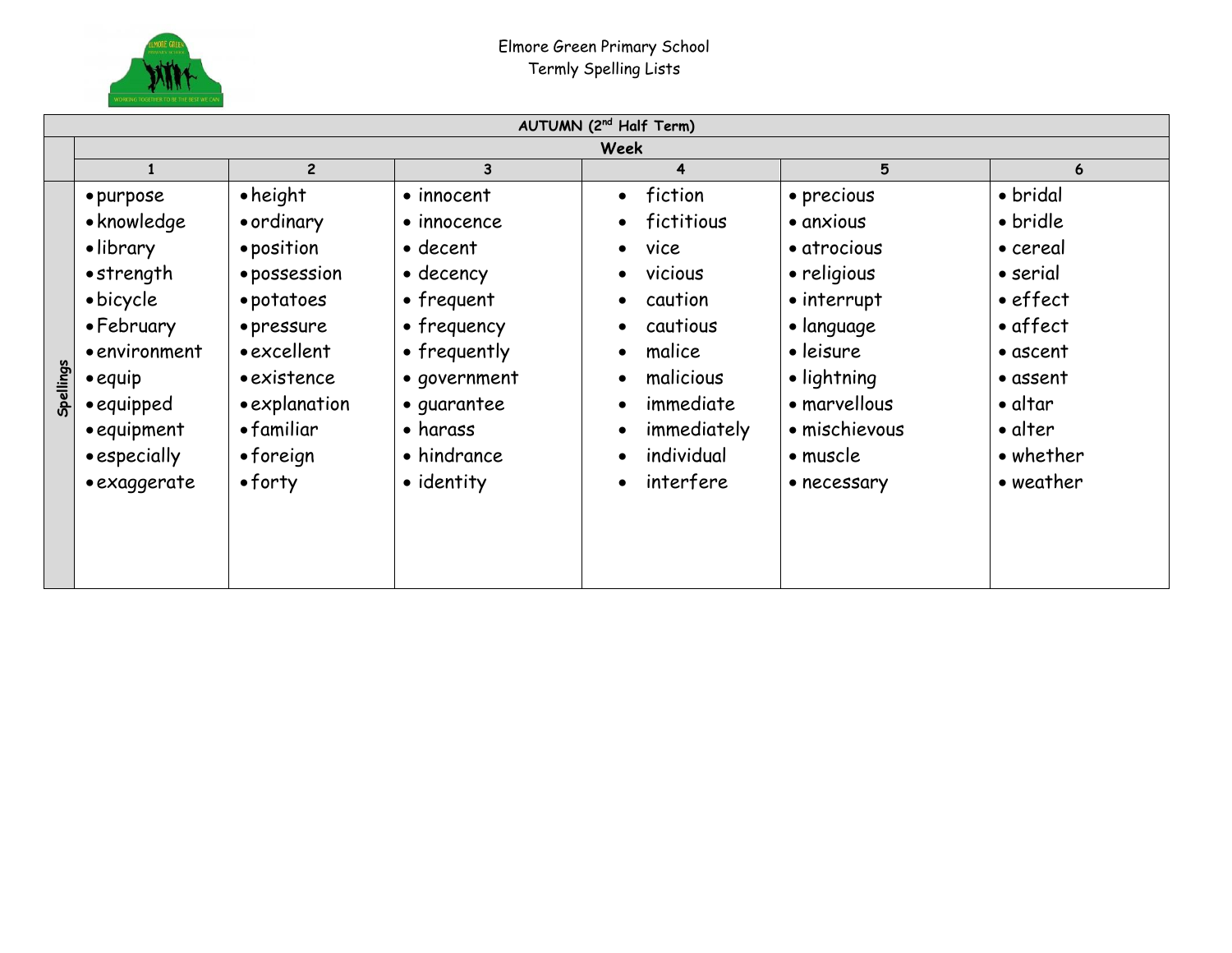

|           | SPRING (1 <sup>st</sup> Half Term) |                    |                  |                   |                  |                   |  |
|-----------|------------------------------------|--------------------|------------------|-------------------|------------------|-------------------|--|
| Week      |                                    |                    |                  |                   |                  |                   |  |
|           |                                    | $\mathbf{2}$       | 3                | 4                 | 5                |                   |  |
|           | $\bullet$ ought                    | $\bullet$ dough    | $\bullet$ facial | • essential       | • antisocial     | • stomach         |  |
|           | $\bullet$ bought                   | $\bullet$ through  | • official       | • beneficial      | • financial      | • sufficient      |  |
|           | • thought                          | $\bullet$ thorough | • special        | • commercial      | • unofficial     | · suggest         |  |
|           | $\bullet$ nought                   | $\bullet$ borough  | • artificial     | $\bullet$ crucial | $\bullet$ rhyme  | $\bullet$ symbol  |  |
|           | $\bullet$ brought                  | $\bullet$ plough   | • partial        | $\bullet$ social  | $\bullet$ rhythm | • system          |  |
|           | $\bullet$ fought                   | $\bullet$ bough    | • confidential   | • sociable        | • sacrifice      | • temperature     |  |
|           | $\bullet$ rough                    | • neighbour        | • persuade       | • pronunciation   | • secretary      | • thorough        |  |
|           | $\bullet$ tough                    | $\bullet$ nuisance | • physical       | • queue           | • shoulder       | $\bullet$ twelfth |  |
| Spellings | $\bullet$ enough                   | $\bullet$ occupy   | • prejudice      | • recognise       | · signature      | • variety         |  |
|           | $\bullet$ cough                    | $\bullet$ occur    | • privilege      | • recommend       | • sincere        | • vegetable       |  |
|           | $\bullet$ though                   | • opportunity      | • profession     | • relevant        | • sincerely      | • vehicle         |  |
|           | • although                         | • parliament       | • programme      | • restaurant      | · soldier        | $\bullet$ yacht   |  |
|           |                                    |                    |                  |                   |                  |                   |  |
|           |                                    |                    |                  |                   |                  |                   |  |
|           |                                    |                    |                  |                   |                  |                   |  |
|           |                                    |                    |                  |                   |                  |                   |  |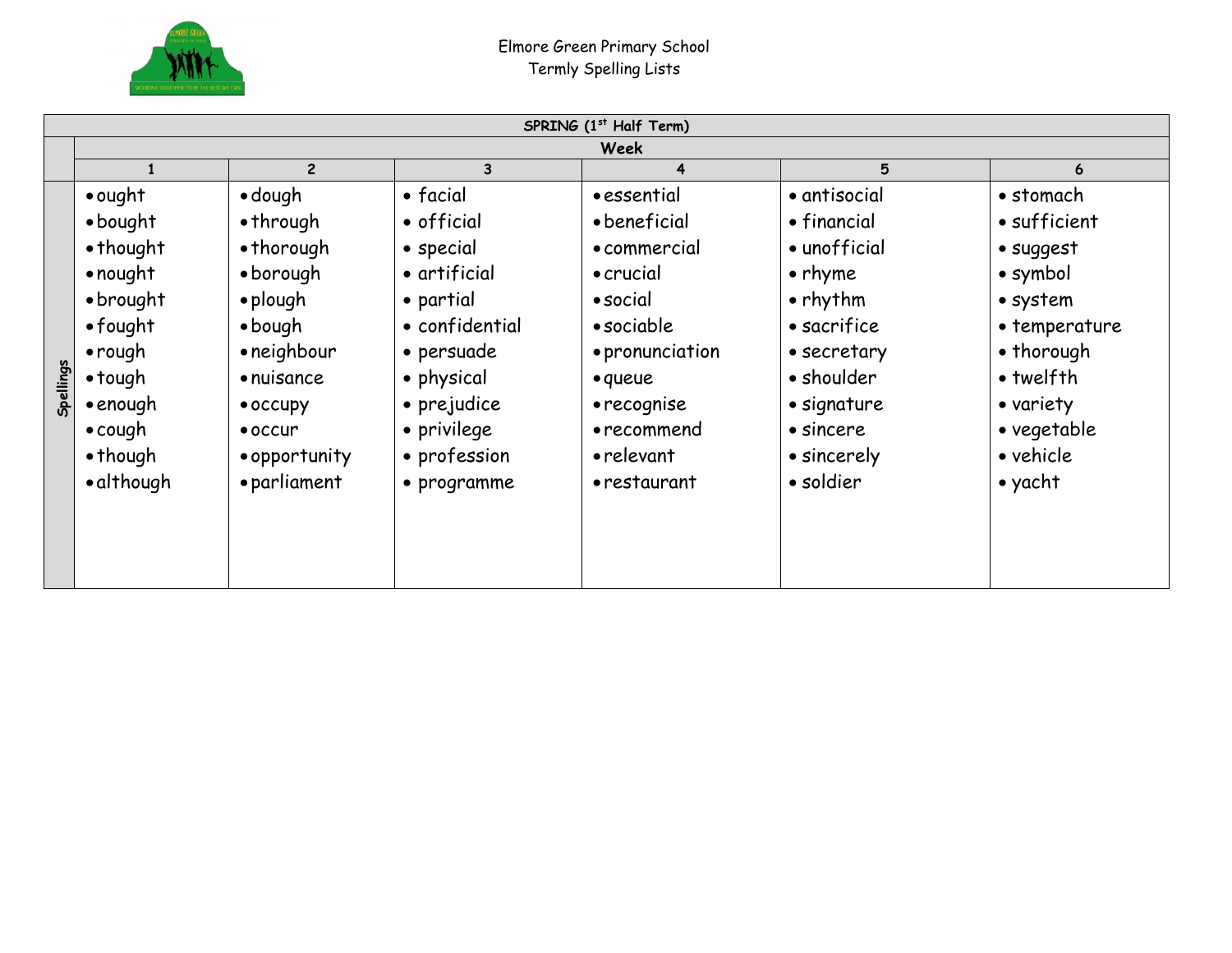

|           | SPRING (2 <sup>nd</sup> Half Term)                                                                                                 |                                                                                                                                                                                        |                                                                                                                                                                                   |                                                                                                                                                                                          |                                                                                                                                                                                     |                                                                                                                                                            |  |  |
|-----------|------------------------------------------------------------------------------------------------------------------------------------|----------------------------------------------------------------------------------------------------------------------------------------------------------------------------------------|-----------------------------------------------------------------------------------------------------------------------------------------------------------------------------------|------------------------------------------------------------------------------------------------------------------------------------------------------------------------------------------|-------------------------------------------------------------------------------------------------------------------------------------------------------------------------------------|------------------------------------------------------------------------------------------------------------------------------------------------------------|--|--|
|           | <b>Week</b>                                                                                                                        |                                                                                                                                                                                        |                                                                                                                                                                                   |                                                                                                                                                                                          |                                                                                                                                                                                     |                                                                                                                                                            |  |  |
|           |                                                                                                                                    | $\mathbf{2}$                                                                                                                                                                           | 3                                                                                                                                                                                 | 4                                                                                                                                                                                        | 5                                                                                                                                                                                   | 6                                                                                                                                                          |  |  |
| Spellings | dessert<br>desert<br>stationery<br>stationary<br>complement<br>compliment<br>principle<br>principal<br>prophet<br>profit<br>minute | $\bullet$ aisle<br>$\bullet$ isle<br>• allowed<br>$\bullet$ aloud<br>• compliment<br>• complement<br>• descent<br>• dissent<br>$\bullet$ draft<br>$\bullet$ draught<br>$\bullet$ steal | $\bullet$ unhappy<br>• unfriendly<br>• unsociable<br>• unacceptable<br>$\bullet$ undone<br>• unafraid<br>• accommodate<br>• accompany<br>• according<br>• achieve<br>• aggressive | $\bullet$ inactive<br>• inappropriate<br>• inconsiderate<br>• impolite<br>$\bullet$ immoral<br>$\bullet$ illegal<br>• apparent<br>• appreciate<br>• attached<br>• available<br>• average | • re-enter<br>• co-ordinate<br>• co-ordination<br>• co-operate<br>• co-operation<br>$\bullet$ co-own<br>$\bullet$ bargain<br>• bruise<br>• cemetery<br>• committee<br>• communicate | • advice<br>• advise<br>• devise<br>$\bullet$ device<br>• licence<br>• license<br>• practice<br>• practise<br>• prophecy<br>• prophesy<br>$\bullet$ father |  |  |
|           | minute                                                                                                                             | $\bullet$ steel                                                                                                                                                                        | $\bullet$ amateur<br>• ancient                                                                                                                                                    | • awkward                                                                                                                                                                                | • community<br>• competition                                                                                                                                                        | $\bullet$ farther                                                                                                                                          |  |  |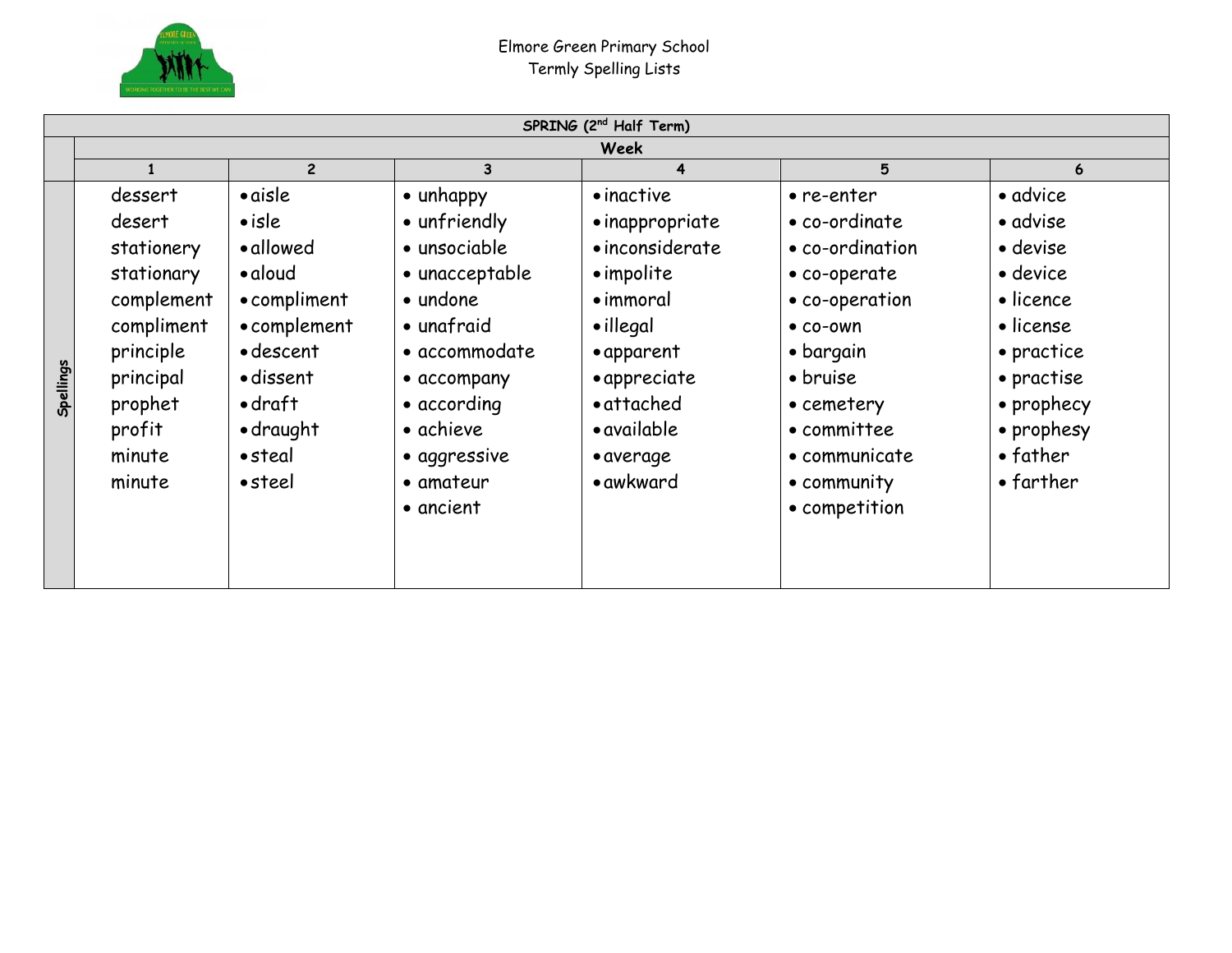

|           | SUMMER (1st Half Term)                                                                                                                                                                                                                 |                                                                                                                                                 |                                                                                                                                        |                                                                                                                                                  |                                                                                                                       |                                                                                                                         |  |  |
|-----------|----------------------------------------------------------------------------------------------------------------------------------------------------------------------------------------------------------------------------------------|-------------------------------------------------------------------------------------------------------------------------------------------------|----------------------------------------------------------------------------------------------------------------------------------------|--------------------------------------------------------------------------------------------------------------------------------------------------|-----------------------------------------------------------------------------------------------------------------------|-------------------------------------------------------------------------------------------------------------------------|--|--|
|           | <b>Week</b>                                                                                                                                                                                                                            |                                                                                                                                                 |                                                                                                                                        |                                                                                                                                                  |                                                                                                                       |                                                                                                                         |  |  |
|           | $\mathbf{1}$                                                                                                                                                                                                                           | $\overline{2}$                                                                                                                                  | 3                                                                                                                                      | 4                                                                                                                                                | 5                                                                                                                     | 6                                                                                                                       |  |  |
| Spellings | doubt<br>$\bullet$<br>island<br>$\bullet$<br>lamb<br>$\bullet$<br>thistle<br>$\bullet$<br>solemn<br>$\bullet$<br>knight<br>$\bullet$<br>knife<br>$\bullet$<br>knock<br>$\bullet$<br>gnat<br>$\bullet$<br>gnaw<br>knowledg<br>$\bullet$ | observant<br>observance<br>hesitant<br>hesitancy<br>tolerant<br>tolerance<br>substance<br>conscience<br>conscious<br>controversy<br>convenience | innocent<br>innocence<br>decent<br>decency<br>confident<br>confidence<br>criticise<br>curiosity<br>definite<br>desperate<br>determined | assistant<br>assistance<br>obedient<br>obedience<br>independent<br>independence<br>dictionary<br>disastrous<br>embarrass<br>environment<br>equip | draught<br>draft<br>dissent<br>descent<br>precede<br>proceed<br>wary<br>weary<br>exaggerate<br>excellent<br>existence | deceive<br>conceive<br>receive<br>perceive<br>ceiling<br>receipt<br>chief<br>thief<br>science<br>(exception)<br>protein |  |  |
|           | e<br>knives<br>$\bullet$                                                                                                                                                                                                               | correspond                                                                                                                                      | develop                                                                                                                                | especially                                                                                                                                       | explanation                                                                                                           | (exception)<br>caffeine<br>(exception)<br>seize<br>(exception)                                                          |  |  |